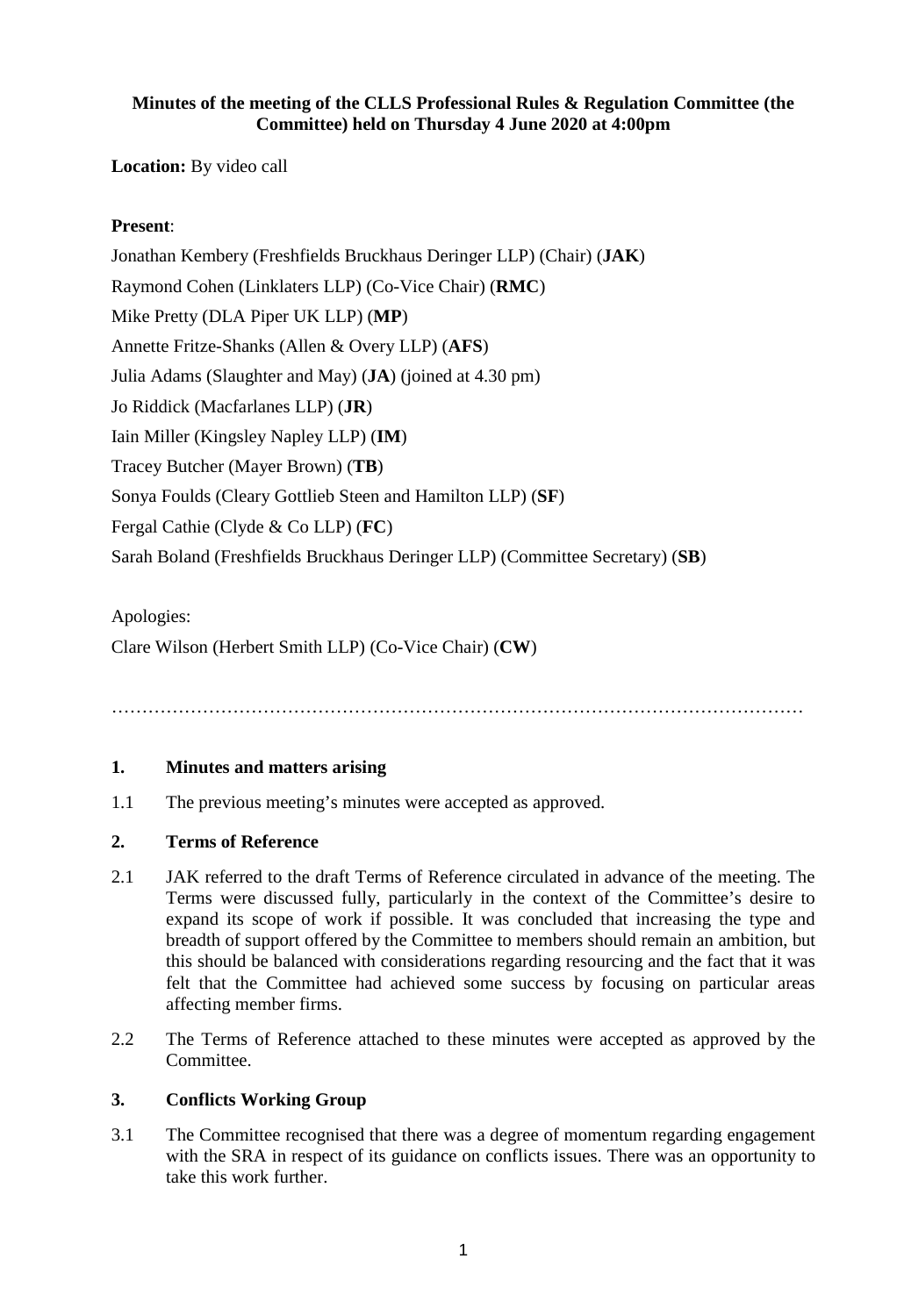3.2 ACTION: RMC agreed that he would lead a small working group consisting of two or three other members of the Committee together with additional individuals from member firms who were in a position to contribute in-depth knowledge. The members of the Committee on the working group would consist of RMC, JA (or Sarah de Gay of Slaughter  $\&$  May), TB and IM who would bring in representatives of members firms as appropriate. The working group would consider issues to be raised with the SRA and bring those to the wider Committee before substantive engagement with the SRA began.

## **4. Brexit**

- 4.1 RMC summarised three particular issues:
	- (a) Engagement with the Law Society with respect to the country by country reports drafted by the Law Society. RMC was continuing such engagement with a view to ensuring that the CLLS could feed into the guidance where it would be helpful.
	- (b) The question of whether there was likely to be an extension to the transition period. The current position appeared to be that this was unlikely. However, there was some optimism that there would be a series of bilateral treaties on mutual recognition of qualifications.

ACTION: JAK to arrange a conference call with Committee members and the Law Society.

(c) Ireland. RMC confirmed that discussions had continued with the Law Society of Ireland with respect to the potential revision of its previous guidance.

## **5. Work Plan for the Committee**

- 5.1 JAK confirmed that the work plan for the second half of the calendar year for the Committee would focus on:
	- (i) Establishing the conflicts working group referred to above;
	- (ii) An approach to canvassing member firms in order to establish what issues they considered priorities in order to provide some guidance to the Committee as to what to focus on; and
	- (iii) Consideration of a focus by the Committee on 'ethics'.
	- (iv) Continued work by IM on the 'mapping exercise' to identify and review the various guidance documents issued by the SRA in the context of the new Codes.

#### **6. SRA Quarterly Meeting**

6.1 JAK reported on the SRA quarterly meeting which took place (by Skype) on 12 May 2020. The topics discussed included: (i) the operation of SRA's ethics helpline in the context of Covid-19 and its support to firms; (ii) matters related to AML including the economic crime levy and remote AML supervisory visits; and (iii) diversity in the profession.

#### **7. AOB**

- 7.1 The Committee noted that, for those Committee members interested, CW was offering a call to discuss compliance issues associated with DAC6.
- 7.2 There being no further business, the Chair brought the meeting to an end.